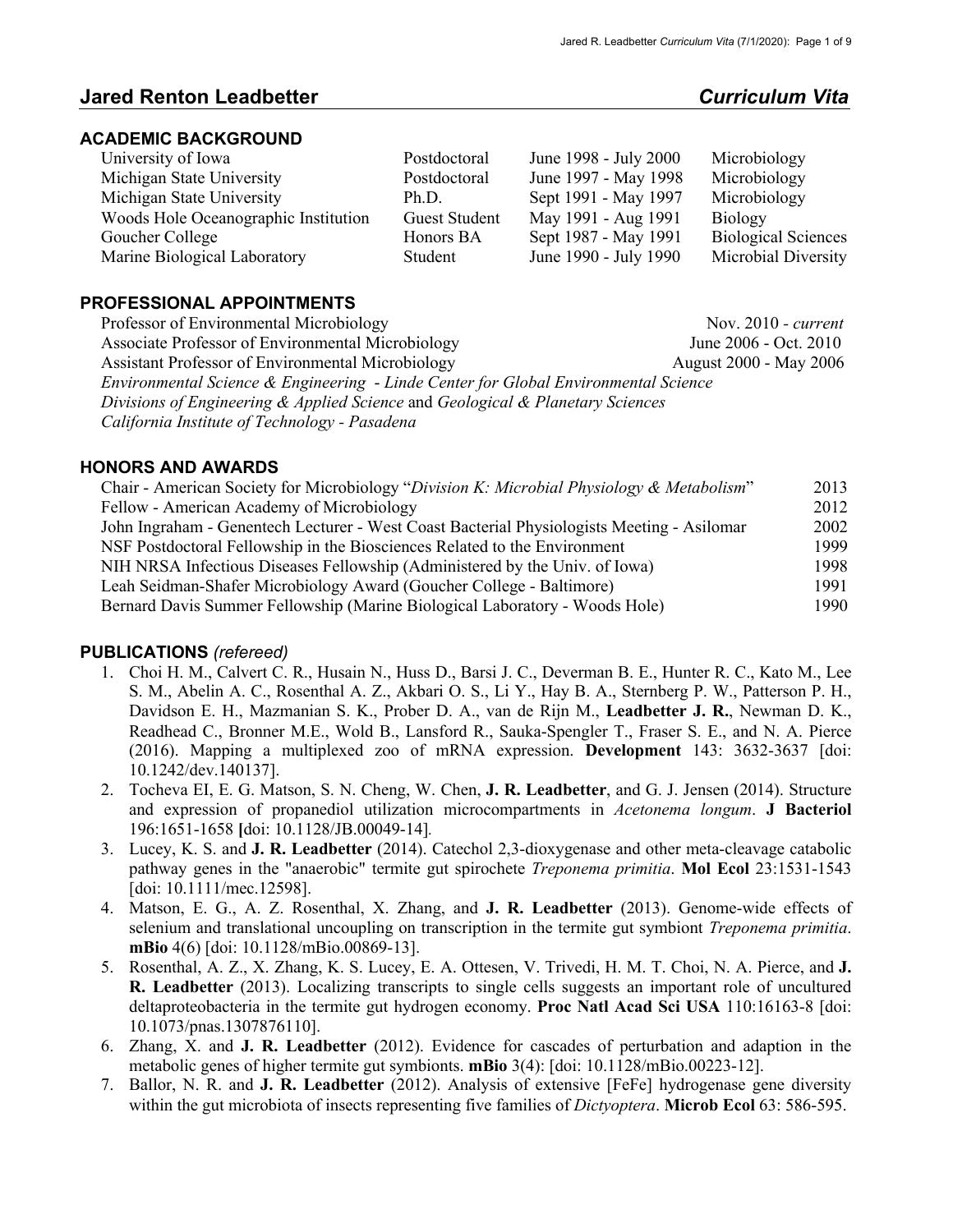- 8. Ballor, N. R. and **J. R. Leadbetter** (2012). Patterns of [FeFe] hydrogenase diversity in the gut microbial communities of lignocellulose-feeding higher termites. **Appl Environ Microbiol** 78: 5368-5374.
- 9. Ballor, N. R., I. Paulsen, and **J. R. Leadbetter** (2012). Genomic analysis reveals multiple [FeFe] hydrogenases and hydrogen sensors encoded by treponemes from the H2-rich termite gut. **Microb Ecol**  63: 282-294.
- 10. Tocheva, E. I., E. G. Matson, D. M. Morris, F. Moussavi, **J. R. Leadbetter**, and G. J. Jensen (2011). Peptidoglycan remodeling and conversion of an inner membrane into an outer membrane during sporulation. **Cell** 146:799-812.
- 11. Tadmor, A. D., E. A. Ottesen, **J. R. Leadbetter**, and R. Phillips (2011). Probing individual environmental bacteria for viruses by using microfluidic digital PCR. **Science** 333:58-62.
- 12. Chen, S., M. Beeby, G. E. Murphy, **J. R. Leadbetter**, D. R. Hendrixson, A. Briegel, Z. Li, J. Shi, E. I. Tocheva, A. Muller, M. J. Dobro, and G. J. Jensen (2011). Structural diversity of bacterial flagellar motors. **EMBO J.** 30:2972-2981.
- 13. Matson, E. G., K. G. Gora, and **J. R. Leadbetter** (2011). Anaerobic carbon monoxide dehydrogenase diversity in the homoacetogenic hindgut microbial communities of lower termites and the wood roach. **PLoS One** 6:*e19316*.
- 14. Ottesen, E. A., and **J. R. Leadbetter** (2011). Formyltetrahydrofolate synthetase gene diversity in the guts of higher termites with different diets and lifestyles. **Appl Environ Microbiol** 77:3461-7.
- 15. Rosenthal, A. Z., E. G. Matson, A. Eldar, and **J. R. Leadbetter** (2011). RNA-seq reveals cooperative metabolic interactions between two termite-gut spirochete species in co-culture. **ISME J** 5:1133-42.
- 16. Zhang, X., E. G. Matson, and **J. R. Leadbetter** (2011). Genes for selenium dependent and independent formate dehydrogenase in the gut microbial communities of three lower, wood-feeding termites and a wood-feeding roach. **Environ Microbiol** 13:307-23.
- 17. Han, J.-I., H. K. Choi, S. W. Lee, P. M. Orwin, J. Kim, S. L. Laroe, T. G. Kim, J. O'Neil, **J. R. Leadbetter**, S. Y. Lee, C. G. Hur, J. C. Spain, G. Ovchinnikova, L. Goodwin, and C. Han (2011). Complete genome sequence of the metabolically versatile plant growth-promoting endophyte *Variovorax paradoxus* S110. **J Bacteriol** 193:1183-90.
- 18. Ottesen, E. A., and **J. R. Leadbetter** (2010). Diversity of formyltetrahydrofolate synthetases in the guts of the wood-feeding cockroach *Cryptocercus punctulatus* and the omnivorous cockroach *Periplaneta americana*. **Appl Environ Microbiol** 76**:**4909-13.
- 19. Matson, E. G., X. Zhang, and **J. R. Leadbetter** (2010). Selenium controls transcription of paralogous formate dehydrogenase genes in the termite gut acetogen, *Treponema primitia*. **Environ Microbiol** 12:2245-2258.
- 20. Murphy, G. E., E. G. Matson, **J. R. Leadbetter**, H. C. Berg, and G. J. Jensen (2008). Novel ultrastructures of *Treponema primitia* and their implications for motility. **Mol Microbiol** 67:1184-95.
- 21. Warnecke, F., P. Luginbuhl, N. Ivanova, M. Ghassemian, T. H. Richardson, J. T. Stege, M. Cayouette, A. C. McHardy, G. Djordjevic, N. Aboushadi, R. Sorek, S. G. Tringe, M. Podar, H. G. Martin, V. Kunin, D. Dalevi, J. Madejska, E. Kirton, D. Platt, E. Szeto, A. Salamov, K. Barry, N. Mikhailova, N. C. Kyrpides, E. G. Matson, E. A. Ottesen, X. Zhang, M. Hernandez, C. Murillo, L. G. Acosta, I. Rigoutsos, G. Tamayo, B. D. Green, C. Chang, E. M. Rubin, E. J. Mathur, D. E. Robertson, P. Hugenholtz, and **J. R. Leadbetter** (2007). Metagenomic and functional analysis of hindgut microbiota of a wood-feeding higher termite. **Nature** 450:560-5.
- 22. Hawkins, A. C., F. H. Arnold, R. Stuermer, B. Hauer, and **J. R. Leadbetter** (2007). Directed evolution of *Vibrio fischeri* LuxR for improved response to butanoyl-homoserine lactone. **Appl Environ Microbiol** 73: 5775-5781.
- 23. Ottesen, E. A., J. W. Hong, S. R. Quake, and **J. R. Leadbetter** (2006). Microfluidic digital PCR enables multigene analysis of individual environmental bacteria. **Science** 314:1464-7.
- 24. Murphy, G. E., **J. R. Leadbetter**, and G. J. Jensen (2006). *In situ* structure of the complete *Treponema primitia* flagellar motor. **Nature** 442:1062-4.
- 25. Collins, C. H., **J. R. Leadbetter**, and F. H. Arnold (2006). Dual selection enhances the signaling specificity of a variant of the quorum-sensing transcriptional activator LuxR. **Nat Biotechnol** 24:708-12.
- 26. Flagan, S. F., and **J. R. Leadbetter** (2006). Utilization of capsaicin and vanillylamine as growth substrates by *Capsicum* (hot pepper)-associated bacteria. **Environ Microbiol** 8:560-5.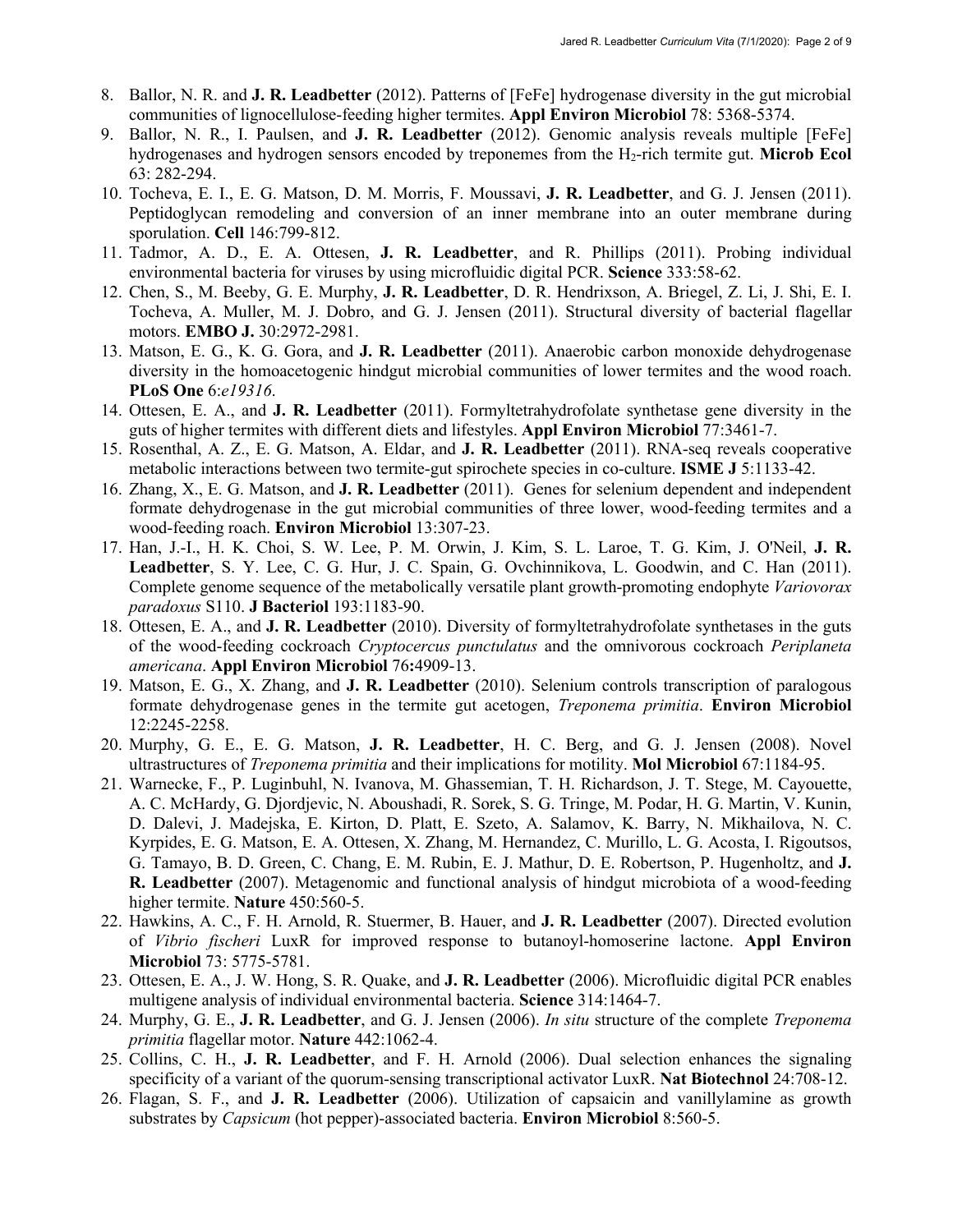- 27. Huang, J. J., A. Petersen, M. Whiteley, and **J. R. Leadbetter** (2006). Identification of QuiP, the product of gene PA1032, as the second acyl-homoserine lactone acylase of *Pseudomonas aeruginosa* PAO1. **Appl Environ Microbiol** 72:1190-7.
- 28. Salmassi, T. M., J. J. Walker, D. K. Newman, **J. R. Leadbetter**, N. R. Pace, and J. G. Hering (2006). Community and cultivation analysis of arsenite oxidizing biofilms at Hot Creek. **Environ Microbiol** 8:50-9.
- 29. Yang, W. W., J.-I. Han, and **J. R. Leadbetter** (2006). Utilization of homoserine lactone as a sole source of carbon and energy by soil *Arthrobacter* and *Burkholderia* species. **Arch Microbiol** 185:47-54.
- 30. Wang, Y.-J., and **J. R. Leadbetter** (2005). Rapid acyl-homoserine lactone quorum signal decomposition by diverse soils. **Appl Environ Microbiol** 71:1291-1299 **(with cover illustration)**.
- 31. Collins, C. H., F. H. Arnold, and **J. R. Leadbetter** (2005). Directed evolution of *Vibrio fischeri* LuxR for increased sensitivity to a broad spectrum of acyl-homoserine lactones. **Mol Microbiol** 55:712-723.
- 32. Graber, J. R., **J. R. Leadbetter**, and J. A. Breznak (2004). Description of *Treponema azotonutricium* sp. nov. and *Treponema primitia* sp. nov., the first spirochetes isolated from termite guts. **Appl Environ Microbiol** 70:1315-1320.
- 33. Vu, A. T., N. C. Nguyen, and **J. R. Leadbetter** (2004). Iron reduction in the metal-rich guts of woodfeeding termites. **Geobiology** 2:239-247.
- 34. Lin, Y.-H., J.-L. Xu, J. Hu, L.-H. Wang, S. L. Ong, **J. R. Leadbetter**, and L.-H. Zhang (2003). Acylhomoserine lactone acylase from *Ralstonia* str. XJ12B represents a novel and potent class of quorum quenching enzymes. **Mol Microbiol** 47:849-860.
- 35. Flagan, S., W.-K. Ching, and **J. R. Leadbetter** (2003). *Arthrobacter* strain VAI-A utilizes acylhomoserine lactone inactivation products and stimulates quorum signal biodegradation by *Variovorax paradoxus*. **Appl Environ Microbiol** 69:909-916.
- 36. Salmassi, T. M., and **J. R. Leadbetter** (2003). Analysis of genes of tetrahydrofolate-dependent metabolism from cultivated spirochaetes and the gut community of the termite *Zootermopsis angusticollis*. **Microbiology** 149:2529-2537 **(with cover illustration)**.
- 37. Huang, J. J., J.-I. Han, L.-H. Zhang, and **J. R. Leadbetter** (2003). Utilization of acyl-homoserine lactone quorum signals for growth by a soil pseudomonad and *Pseudomonas aeruginosa* PAO1. **Appl Environ Microbiol** 69:5941-5949.
- 38. **Leadbetter, J. R.** (2003). Cultivation of recalcitrant microbes: cells are alive, well, and revealing their secrets in the 21st century laboratory. **Curr Opin Microbiol** 6:274-281.
- 39. Lilburn, T. G., K. S. Kim, N. E. Ostrom, K. R. Byzek, **J. R. Leadbetter**, and J. A. Breznak (2001). Nitrogen fixation by symbiotic and free-living spirochetes. **Science** 292:2495-8.
- 40. **Leadbetter, J. R.**, and E. P. Greenberg (2000). Metabolism of acyl-homoserine lactone quorum-sensing signals by *Variovorax paradoxus*. **J Bacteriol** 182:6921-6.
- 41. Leadbetter, J. R., T. M. Schmidt, J. R. Graber, and J. A. Breznak (1999). Acetogenesis from H<sub>2</sub> plus CO2 by spirochetes from termite guts. **Science** 283:686-689.
- 42. Lie, T. J., **J. R. Leadbetter**, and E. R. Leadbetter (1998). Metabolism of sulfonic acids and other organosulfur compounds by sulfate-reducing bacteria. **Geomicrobiol J** 15:135-149.
- 43. **Leadbetter, J. R.**, L. D. Crosby, and J. A. Breznak (1998). *Methanobrevibacter filiformis* sp. nov., a filamentous methanogen from termite hindguts. **Arch Microbiol** 169:287-92.
- 44. **Leadbetter, J. R.**, and J. A. Breznak (1996). Physiological ecology of *Methanobrevibacter cuticularis*  sp. nov. and *Methanobrevibacter curvatus* sp. nov., isolated from the hindgut of the termite *Reticulitermes flavipes*. **Appl Environ Microbiol** 62:3620-3631.
- 45. Lie, T. J., T. Pitta, E. R. Leadbetter, W. Godchaux, 3rd, and **J. R. Leadbetter** (1996). Sulfonates: novel electron acceptors in anaerobic respiration. **Arch Microbiol** 166:204-210.
- 46. Smith, J. J., J. S. Scott-Craig, **J. R. Leadbetter**, G. L. Bush, D. L. Roberts, and D. W. Fulbright (1994). Characterization of random amplified polymorphic DNA (RAPD) products from *Xanthomonas campestris* and some comments on the use of RAPD products in phylogenetic analysis. **Mol Phylogenet Evol** 3:135-145.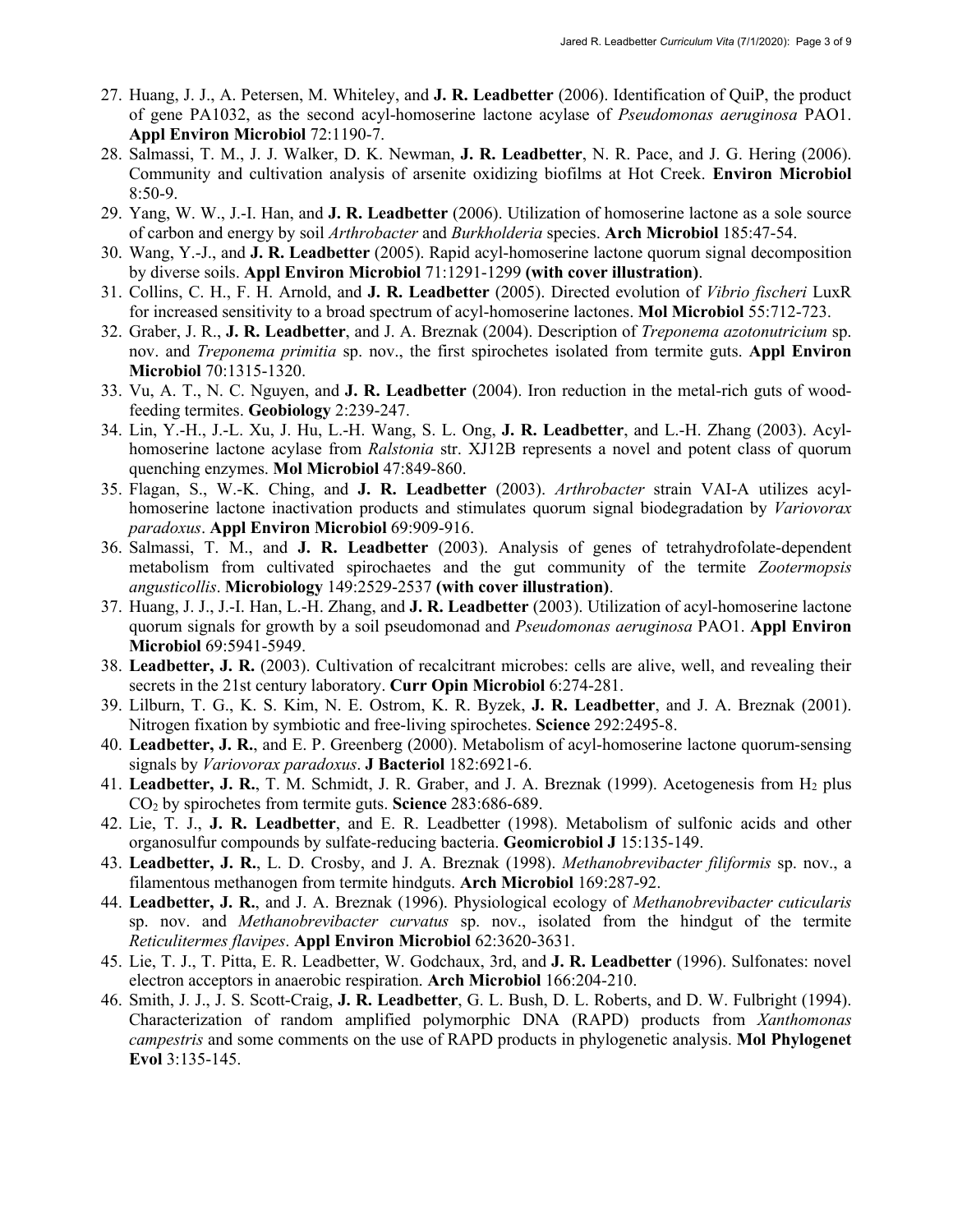### **OTHER PUBLICATIONS**

- 47. Kee H. L., I. V. Mikheyeva, R. L. Mickol, S. C. Dawson, D. K. Newman, and **J. R. Leadbetter** (2019). Draft genome sequence of the iridescent marine bacterium *Tenacibaculum discolor* Strain IMLK18. **Microbiol Resour Announc** 8(5):e01683-18. https://doi.org/10.1128/MRA.01683-18
- 48. Mariita RM, Bhatnagar S, Hanselmann K, Hossain MJ, Korlach J, Boitano M, Roberts RJ, Liles MR, Moss AG, **Leadbetter J. R.**, Newman D. K., Dawson S. C. (2015). Complete Genome Sequence of *Streptomyces* sp. Strain CCM\_MD2014, Isolated from Topsoil in Woods Hole, Massachusetts. **Genome Announc** 31;3(6):e01506-15. doi: 10.1128/genomeA.01506-15. PMID: 26722012.
- 49. Mariita R. M., Bhatnagar S., Hanselmann K., Hossain M.J., Korlach J., Boitano M., Roberts R. J., Liles M. R., Moss A. G., **Leadbetter J. R.**, Newman D. K., Dawson S. C. (2015). Complete Genome Sequence of *Curtobacterium* sp. Strain MR\_MD2014, Isolated from Topsoil in Woods Hole, Massachusetts. **Genome Announc** 31;3(6):e01504-15. doi: 10.1128/genomeA.01504-15. PMID: 26722011
- 50. Han, J.-I., J. C. Spain, **J. R. Leadbetter**, G. Ovchinnikova , L. A. Goodwin, C. S. Han, T. Woyke, K. W. Davenport, and P. M. Orwin (2013). Genome of the root-associated plant growth-promoting bacterium *Variovorax paradoxus* strain EPS. **Genome Announc** 1(5):e00843-13 [doi:10.1128/genomeA.00843- 13]. PMID: 24158554.
- 51. Wang, Y. J., J. J. Huang, and **J. R. Leadbetter** (2007). Acyl-HSL signal decay: intrinsic to bacterial cellcell communications. **Adv Appl Microbiol** 61:27-58.
- 52. Leadbetter, J. R., Volume Editor (2005). "**Environmental Microbiology, vol. 397**". In: **Methods in ENZYMOLOGY**. Elsevier - Academic Press. This 29 chapter, 568 page edited-volume was the first specifically and entirely focused on the subject of environmental microbiology in this acclaimed, long running series. ISBN: 0-12-182802-6.
- 53. Yokobayashi, Y., C. H. Collins, **J. R. Leadbetter,** R. Weiss, and F. H. Arnold (2003). Evolutionary design strategies for synthetic genetic circuits. **Adv Complex Syst** 6:37-45.
- 54. Breznak, J. A., and **J. R. Leadbetter (**2002). Termite gut spirochetes. In M. Dworkin, S. Falkow, E. Rosenberg, K. H. Schleifer, and E. Stackebrandt (ed.), **The Prokaryotes - an evolving electronic resource for the microbiological community**. Springer-Verlag, New York.
- 55. **Leadbetter, J. R.** (2001). News & Views: plant microbiology quieting the raucous crowd. **Nature** 411:748-749.

## **PATENTS & INVENTION DISCLOSURES**

- 1. Hong, J. W., Studer, V., Anderson, W. F., Quake, S. R., and **Leadbetter, J.** (2014). Microfluidic nucleic acid analyses. **US Patent US8871446B2**
- 2. **Leadbetter, J.**, Huang, J., Han, J-I. Method of identifying agents that inhibit quorum sensing activity of Gamma-Proteobacteria (2008). **US Patent US7335352B1**.

## **INVITED RESEARCH PRESENTATIONS**

- 1. Gordon Research Conference *Biology of Spirochetes, Ventura CA* (2018)
- 2. Gordon Research Conference *Biology of Spirochetes, Ventura CA* (2014)
- 3. University of California at Berkeley *Department of Plant & Microbial Biology* (2013)
- 4. Marine Biological Laboratory *Microbial Diversity Course* (2012)
- 5. NAS/IOM Forum on Microbial Threats *Social Biology of Microbial Communities, Wash. DC* (2012)
- 6. UT-Knoxville *Dept. of Microbiology* (2011)
- 7. Marine Biological Laboratory *Microbial Diversity Symposium* (2011)
- 8. NIH International Human Microbiome Congress *Vancouver BC Canada* (2011)
- 9. California State University Fullerton *Department of Biology* (2011)
- 10. Office of Naval Research *ONR Gut Microbiome Workshop - Arlington VA* (2010)
- 11. Marine Biological Laboratory *Microbial Diversity Summer Course* (2010)
- 12. University of California at Davis *Dept. of Microbiology* (2010)
- 13. Marine Biological Laboratory *Microbial Diversity Symposium* (2009)
- 14. University of Arizona *Department of EEB* (2009)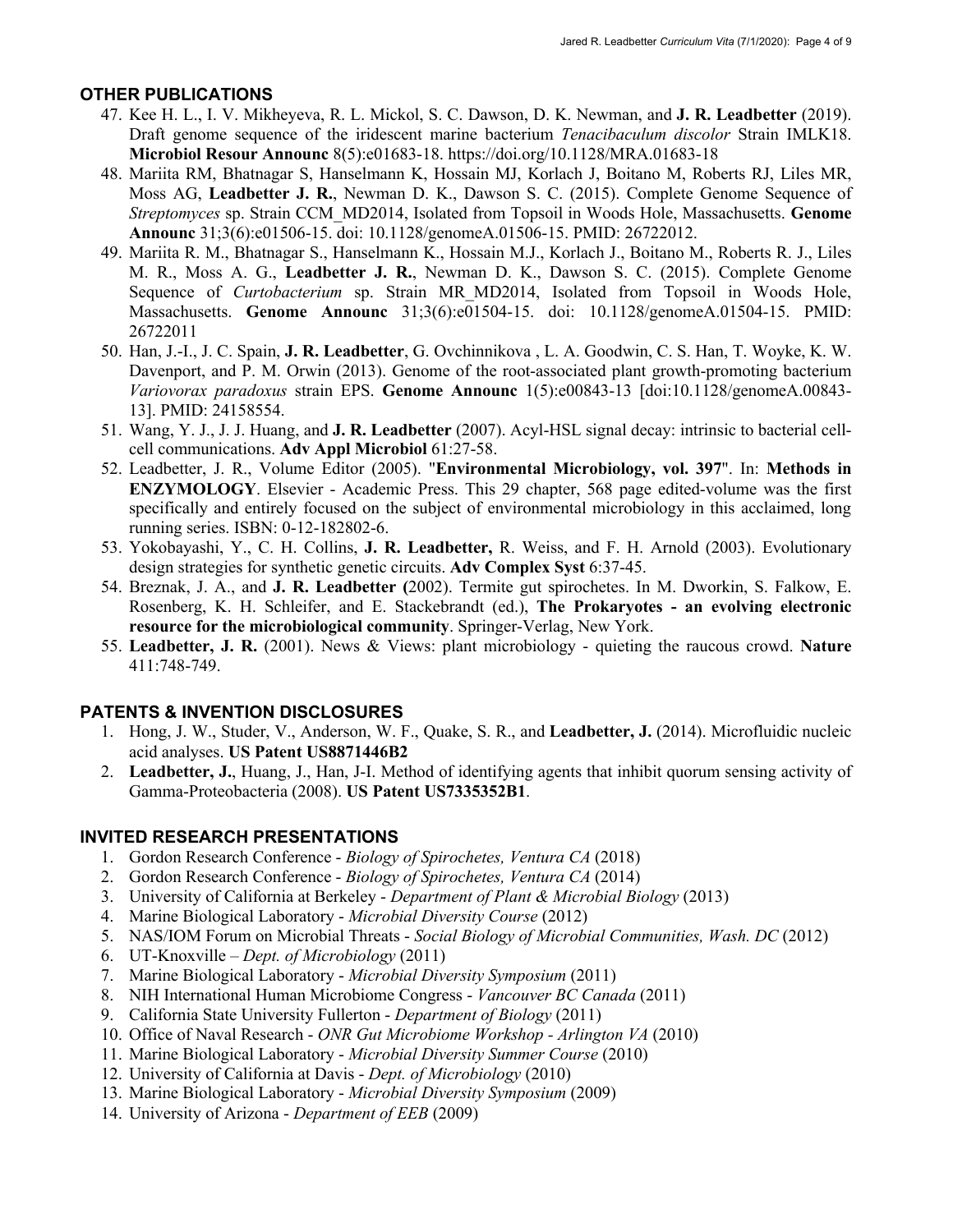- 15. Entomological Society of America Annual Meeting, Reno *Keynote, Symposium: Lignocellulose Digestion in Insects and Potential Applications for Biofuels Production* (2008, Declined)
- 16. AVS Science & Technology of Materials, Interfaces & Processing 55th International Symposium, Boston - *Plenary Session Biointerfaces in Energy Production* (2008, Declined)
- 17. International Society for Microbial Ecology 12th Triennial Meeting, Cairns AU *Session on Novel Technologies & Methods for Functional Community Analysis (2008, Declined)*
- 18. Monsanto, St. Louis (2008, Declined)
- 19. Northeastern Microbiologists: Physiology, Ecology, Taxonomy 25th Annual Meeting *Keynote* (2008)
- 20. University of California at Berkeley *Microbiology Student Group Symposium - Keynote* (2008)
- 21. University of Iowa *Dept. of Microbiology* (2008)
- 22. University of California at Irvine *Dept. of Microbiology* (2008)
- 23. University of Minnesota *BioTechnology Institute* (2007, *Declined*)
- 24. American Soc. Microbiol *Cell Cell Signaling Conference, Austin* (2007, *Declined*)
- 25. Society General Microbiology Symposium, Edinburgh *Post Genomic Analyses in the Environment* (2007, *Declined, Caltech Biology graduate student spoke in my place*)
- 26. Univ. Southern California *Department of Marine Sciences* (2007)
- 27. Wind River Conference on Prokaryote Biology *Student Invited Keynote* (2007)
- 28. UCLA School of Public Health *Department of Environmental Health Science* (2007)
- 29. Pomona College *Department of Biology* (2007)
- 30. Harvard Medical School *Department of Microbiology Student Invited* (2007)
- 31. Montana State University *Center for Biofilm Research* (2006)
- 32. Gordon Research Conference *C1 Metabolism, Oxford UK* (2006)
- 33. Gordon Research Conference *Biology of Spirochetes, Tuscany Italy* (2006)
- 34. DOE Joint Genome Institute *Users Meeting, Walnut Creek CA* (2006)
- 35. DOE Genomes to Life Workshop *Metabolic Engineering Working Group, Rockville MD* (2006)
- 36. Gordon Research Conference *Environmental Microbiology, New London CT* (2005)
- 37. American Society for Microbiology *National Meeting* (2005)
- 38. University of Wisconsin-Madison *Department of Bacteriology* (2005)
- 39. Scripps Inst. of Oceanography/UCSD *San Diego Microbiology Group* (2005)
- 40. Georgia Institute of Technology *Department of Microbiology* (2005)
- 41. University of California at Riverside *Department of Chemical & Environmental Engineering* (2005)
- 42. Dartmouth College *Department of Microbiology & Immunology* (2004)
- 43. National Institutes of Health *Rocky Mountain Biological Laboratory* (2004)
- 44. University of Montana *Department of Biology* (2004)
- 45. Diversa Inc. *San Diego* (2004)
- 46. Marine Biological Laboratory *Microbial Diversity Summer Course* (2004)
- 47. von Humboldt Foundation/Nat Acad Sci *German American* Frontiers of Science *- Hamburg* (2004)
- 48. Indiana University *Biocomplexity Meeting* (2004)
- 49. University of Oklahoma *Department of Microbiology* (2004)
- 50. Assoc. for Environ. Health & Sciences, *West Coast Conference on Soils, Sediments, & Water* (2004)
- 51. University of California at Berkeley *Department of Plant & Microbial Biology* (2004)
- 52. Gordon Research Conference *Biology of Spirochetes, Ventura CA* (2004)
- 53. BASF-Ludwigschafen *Div. of Fine Chemicals & Biocatalysis Research* (2003)
- 54. University of Bonn *Institute for Microbiology & Biotechnology* (2003)
- 55. University of Konstanz *Department of Biology* (2003)
- 56. National Research Council/NAS *Systems Biology Colloquium* (2003)
- 57. University of Hawaii *Kewalo Marine Laboratory* (2003)
- 58. Marine Biological Laboratory *Microbial Diversity Summer Course* (2003)
- 59. University of Southern California *Dept. of Civil & Environmental Engineering* (2003)
- 60. California State University Los Angeles *CEA CREST Program* (2003)
- 61. University of Wisconsin-La Crosse *Department of Microbiology* (2003)
- 62. West Coast Bacterial Physiologists Meeting *Asilomar* (2002)
- 63. University of Pennsylvania *Department of Biology* (2002)
- 64. American Society for Microbiology *National Meeting* (2002)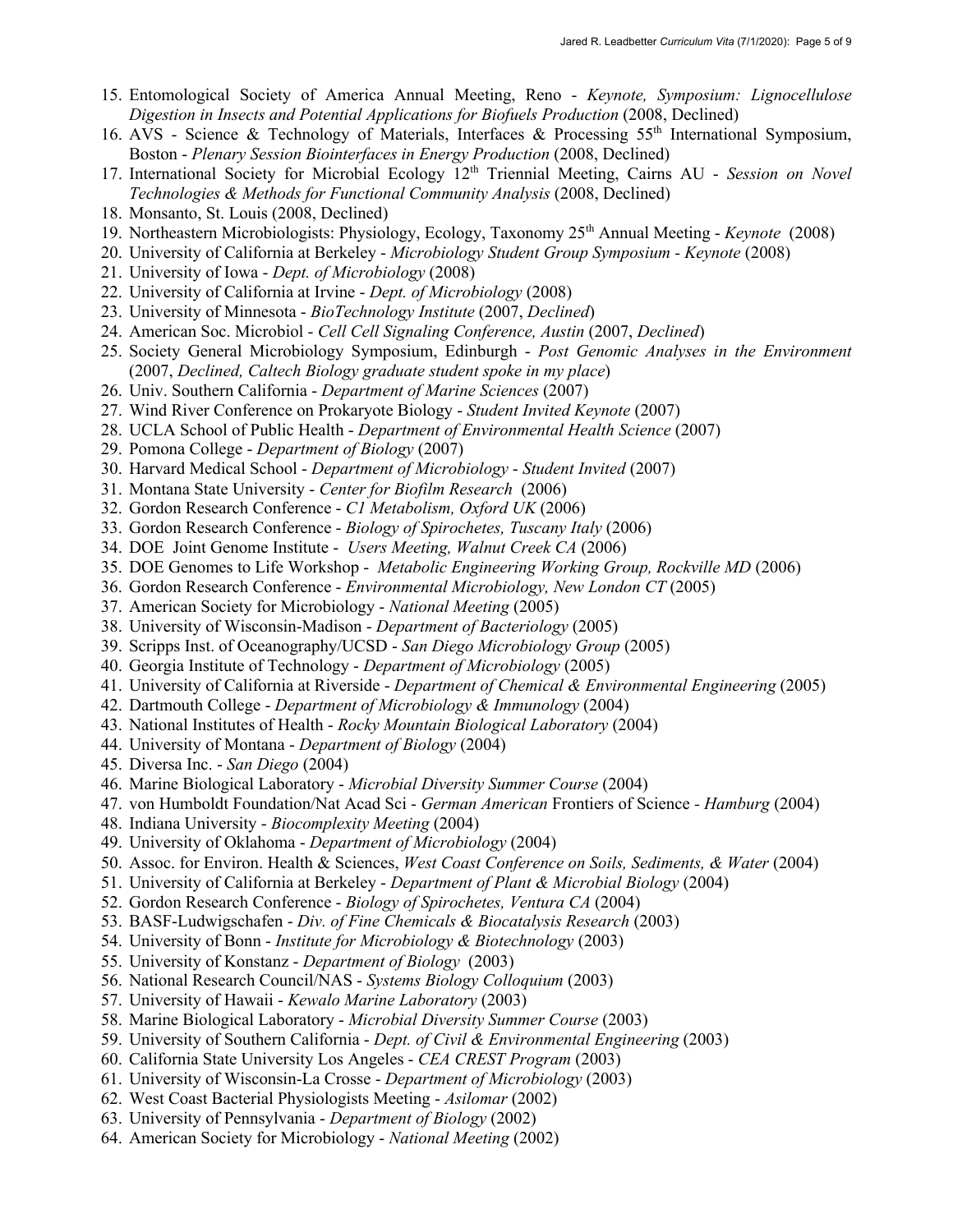- 65. University of Illinois *Department of Microbiology* (2002)
- 66. Harvey Mudd College *Department of Biology* (2001)
- 67. University of Southern California *Molecular Biology Program* (2001)
- 68. Occidental College *Summer Research Lecture Series* (2001)
- 69. American Society for Microbiology *National Meeting* (2001)
- 70. Occidental College *Department of Biology* (2000)
- 71. Pennsylvania State University *Department of Biochemistry & Molecular Biology* (2000)
- 72. American Society for Microbiology *North Central Branch Meeting* (1999)
- 73. Marine Biological Laboratory *Microbial Diversity Summer Course* (1999)
- 74. University of Iowa *College of Dentistry* (1999)
- 75. University of Iowa *Department of Microbiology* (1997)
- 76. Marine Biological Laboratory *Microbial Diversity Summer Course* (1997)
- 77. Max Planck Institute for Marine Microbiology *Bremen* (1995)

## **RESEARCH GRANTS & PROJECTS** *(as Caltech PI)*

- 1. NASA Exobiology Program: "*Closing a Critical Gap in the Manganese Cycle: Discovery, Cultivation, and Genomics of the First Bacteria to Oxidize Mn(II) as an Energy Source for Growth*". (PI).
- 2. DOE Genomes to Life Funding Program: "*Massively parallel microfluidics-enabled single cell analysis of lignocellulose conversion by termite hindgut microbes*". (PI).
- 3. NSF/USDA Microbial Genomes Sequencing Program: "*Genomics of* Treponema primitia *and* T. azotonutricium*: H2 metabolizing, N2 fixing termite gut symbionts*" (as Lead-PI).
- 4. DOE/Joint Genome Institute Community Sequencing Program: "*Metagenomics-enabled analysis of plant lignocellulose conversion by termite hindgut microbial communities*" (as Lead-PI).
- 5. NSF Ecosystems Studies Program: "*Iron reduction in the metal rich termite gut - impacts on community structure, lignocellulose decomposition, and greenhouse gas emissions*". (PI).
- 6. DARPA Biological Input/Output Systems Program *"Molecular evolution and engineering of singlecell and multi-cellular signal processing circuits"* (as co-PI with 4 others).
- 7. USDA Soils & Soil Biology Program "*Degradation of acyl-homoserine lactone signal molecules by soil microbiota*". (PI).
- 8. NSF Biological Infrastructure: "*Starter grant in environmental microbiology*". (PI).

# **EXTERNAL PROFESSIONAL DUTIES AND SCHOLARLY SERVICES**

#### **International Educational Programs** (Microbial Diversity Summer Course - MBL Woods Hole)

- 1. Microbial Diversity Course Co-Director *for 4 years and 4 summers* (2014, 2015, 2016, 2017)
- 2. Microbial Diversity Course Faculty *for the entirety of the duration of the course* (2005, 2006, 2007)
- 3. Microbial Diversity Course Teaching Staff *for the entirety of the duration of the course* (1993, 2000)

## **Reviews for Funding Programs**

- 1. NSF Symbiosis Defense & Self-Recognition
- 2. NIH Dynamics of Host-Associated Microbial Communities
- 3. NSF Microbial Interactions & Processes
- 4. Canadian Cystic Fibrosis Foundation
- 5. DOE Genomes to Life
- 6. DOD ARO Life Sciences
- 7. DOE Energy Biosciences
- 8. NSF ADVANCE Fellowships
- 9. NSF Biological Oceanography
- 10. NSF Ecology
- 11. NSF Ecology & Evolutionary Physiology
- 12. NSF Metabolic Biochemistry
- 13. NSF Microbial Genetics
- 14. NSF Microbial Observatories
- 15. NSF Systematics & Population Biology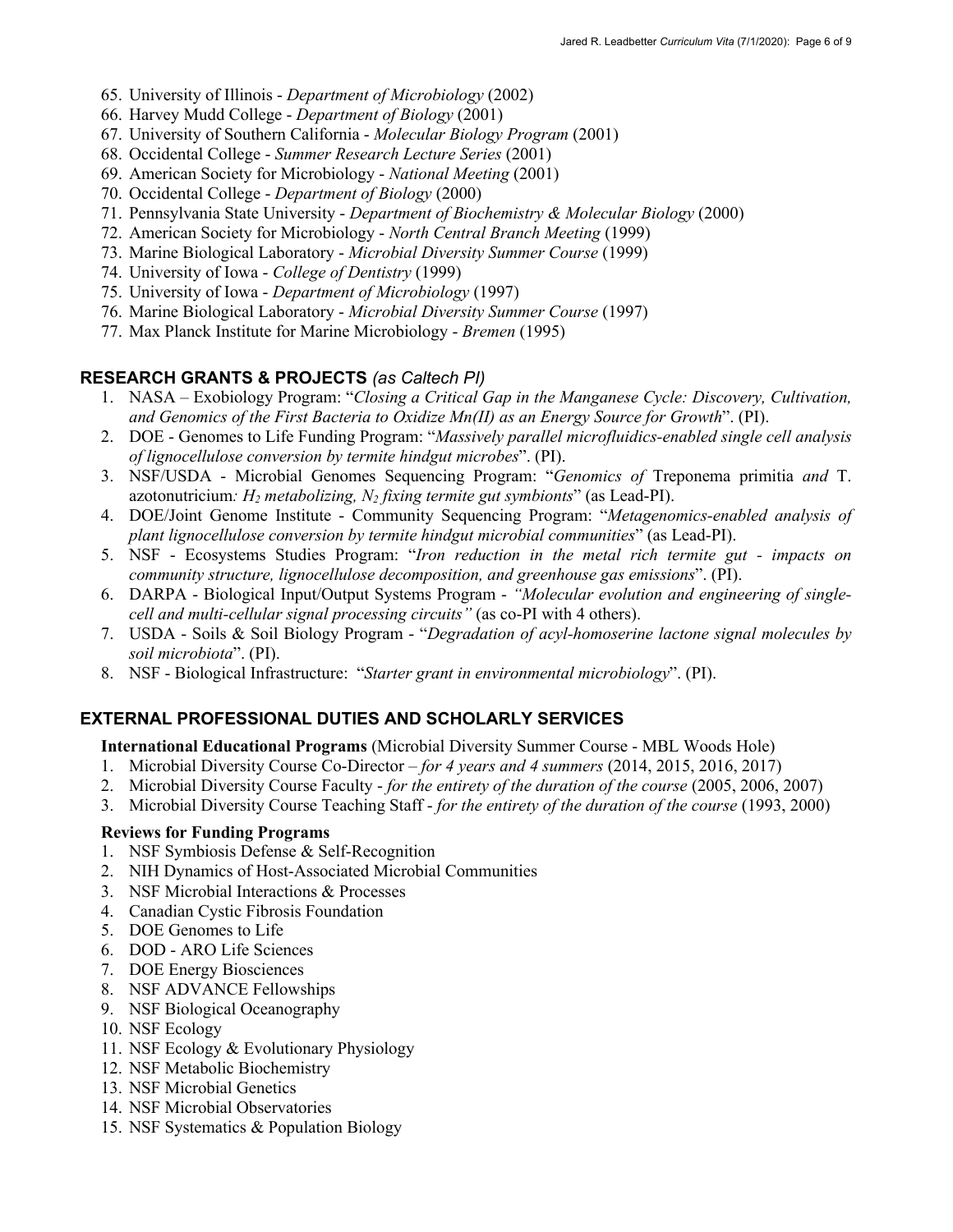- 16. NSF/USDA Microbial Genome Sequencing Program
- 17. USDA Soils & Soil Biology
- 18. USDA US-Israel Bi-National Agricultural R&D Fund

### **Reviews for Scientific Journals** (*ad hoc* unless otherwise noted)

- 1. Environmental Microbiology *Editorial Board* (2006 *current*)
- 2. Applied & Environmental Microbiology *Editorial Board* (2005 2010, 2012 *current*)
- 3. Archives of Microbiology
- 4. Biophysical Journal
- 5. Canadian Journal of Microbiology
- 6. Cell Host & Microbe
- 7. Electronic Journal of Biotechnology
- 8. Environmental Management
- 9. Environmental Science & Technology
- 10. FEBS Letters
- 11. FEMS Microbiology Ecology
- 12. FEMS Microbiology Letters
- 13. International Journal of Systematic Bacteriology
- 14. ISME Journal
- 15. Journal of Bacteriology
- 16. Journal of Molecular Evolution
- 17. Microbial Ecology
- 18. Microbiology-UK
- 19. Molecular Microbiology
- 20. Molecular Plant-Microbe Interactions
- 21. Nature
- 22. Nature Biotechnology
- 23. PNAS USA
- 24. Science
- 25. Trends in Cell Biology

#### **Reviews for Publishing Houses** *(Textbooks, Books, Book Chapters, etc.)*

- 1. Cornell University Press
- 2. Oxford University Press
- 3. W. W. Norton & Company

#### **Public Outreach Activities**

- 1. iBiology on Line Seminar Termite Gut Microbiology https://www.ibiology.org/ibioseminars/jaredleadbetter-part-1.html (July 2015)
- 2. History Channel *Modern Marvels - Corrosion & Decomposition Episode* TV Interview & Lab Demo.
- 3. Natural History Museum of LA County "*First Fridays" Lecture* (May 2007)
- 4. Research Profiled in *The Diversity of Life* film series developed for above seminar (2007)
- 5. Cabinet Magazine *Interview*, www.cabinetmagazine.org (Spring Issue 2007)
- 6. Profiled and interviewed for *The Journal of Visualized Experiments*; www.jove.com (2007)
- 7. Interviewed and Research Profiled for 4-part segment of the radio magazine *Pulse of the Planet*, www.pulseplanet.com (2006)
- 8. *Presentation and Laboratory Demonstration.* ASM Science-Teacher Appreciation Day, ASM National Meeting (2002, 2001).
- 9. *Presentation.* Pasadena Senior Center (2003).
- 10. *Radio Essay:* Interviewed by and helped to develop for the ASM a short radio segment on termites and their microbes released nationally (2003). http://www.flpradio.com/microbeworld/
- 11. *Presentation and Laboratory Demonstration.* Woods Hole Children's School of Science (2005, 2004).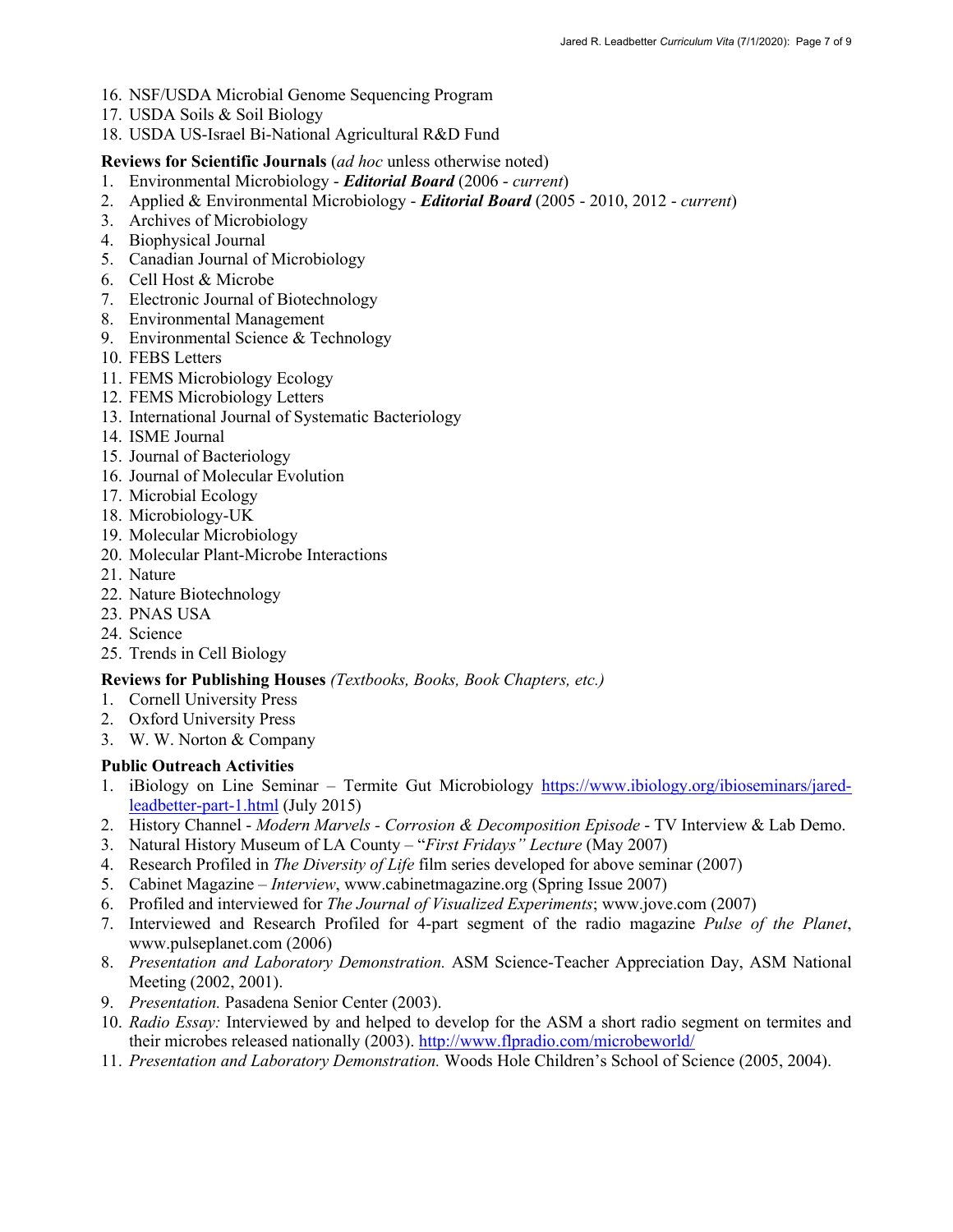#### **Colloquia, Symposia, & Workshops** *(invited)*

- 1. *Participant*, NAS/Institute of Medicine Workshop *Forum on Microbial Threats*: *Social Biology of Microbial Communities*, Washington DC, held in March 2012. The results of our discussions appeared in *The National Academies Press* publication intended for use by federal agencies, the media, and educational programs as a research and funding primer.
	- www.nap.edu/catalog/13500/the-social-biology-of-microbial-communities-workshop-summary
	- ISBN: 978-0-309-26432-7
- 2. *Co-Organizer and Co-Convenor*, *Symposium. "Microbial Symbionts*", International Society for Microbial Ecology Triennial Meeting, Cairns, AU. *August 2008.*
- 3. *Organizer and Convenor*, *Colloquium. "Symbiotic Microbial Interactions with Invertebrates and Other Microbes"*, American Society for Microbiology Annual National Meeting - Boston. *June 2008.*
- 4. *Participant and rapporteur*, American Academy of Microbiology Colloquium "*The Uncharted Microbial World*" held in February 2007. The results of our discussions and vision plan appeared in an ASM color publication intended for use by federal agencies, the media, and educational programs as a research and funding primer.
	- www.asm.org/ASM/files/ccLibraryFiles/Filename/000000003691/Uncharted\_Microbial\_World.pdf
- 5. *Participant and rapporteur*, American Academy of Microbiology Colloquium "*Systems Microbiology: Beyond Microbial Genomics*" held in May 2004. The results of our discussions and vision plan have appeared in an ASM color publication intended for use by federal agencies, the media, and educational programs as a research and funding primer.
	- www.asm.org/ASM/files/ccLibraryFiles/FILENAME/000000001261/ASM-Sys%20Microbio.pdf
- 6. *Participant and one of 2 invited speakers*, NAS/NRC Workshop held in August, 2003. The presentations and subsequent discussions served as the basis for the NAS Press publication "*Workshop Summary - Promise and Challenges in Systems Microbiology*".
	- www.nap.edu/catalog/10934.html
	- ISBN 0-309-09167-5
- 7. *Participant*, as one of only two untenured faculty-members among 25 invited panelists, American Academy of Microbiology Colloquium "*Microbial Communities: Advantages of Multicellular Cooperation*" held in May 2002. The results of our discussions and vision plan have appeared in an ASM color publication intended for use by federal agencies, the media, and educational programs as a research and funding primer.
	- *www.asm.org/ASM/files/CCPAGECONTENT/DOCFILENAME/0000020728/MICROB\_COMM.pdf*
- 8. *Participant*, NAS *Frontiers of Science* held in Irvine CA in the Fall of 2003.
- 9. *Participant and invited speaker*, German-American *Frontiers of Science* organized by the von Humboldt Foundation and the NAS and held in Hamburg in the Summer of 2004.